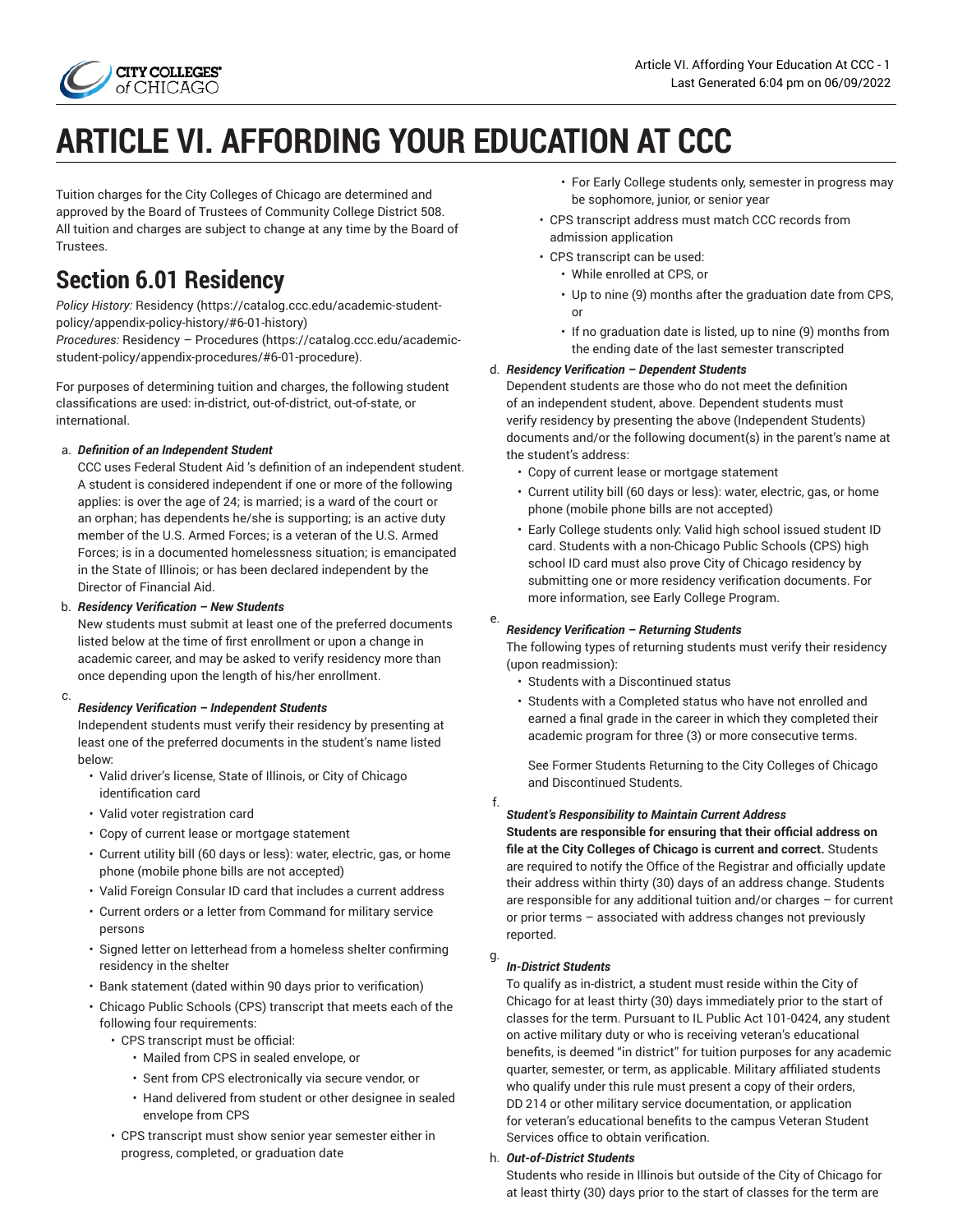

considered out-of-district students. Students are required to furnish evidence proving residence.

Out-of-district students seeking to obtain a degree or certificate offered by one of the City Colleges of Chicago, but which is not offered at the community college in their own district, should refer to Tuition Assistance – Chargebacks & Cooperative Agreements.

#### i. *Out-of-State Students*

Students who reside outside of the State of Illinois for at least thirty (30) days prior to the start of classes for the term are considered outof-state students. Students are required to furnish evidence proving residence.

#### j. *International Students*

In-district tuition rates may be granted to international students with H-1B, H-1C, H-4, J-1, J-2, L-1, and L-2 visas who live or work in the City of Chicago. The prospective international student's application should be accompanied by documentation including but not limited to:

- Copies of employment documents and visa
- Proof of City of Chicago residency
- Letter from employer authorizing college attendance
- Proof of age for dependent visa holders

Once submitted, the H-1B, H-1C, H-4, J-1, J-2, L-1, and L-2 visa holder's application will be complete and the prospective international student may enroll in the maximum hours authorized in their employment contract or allowed by their visa category.

Students holding F-1 academic student visas and all other nonimmigrant visa classes listed in Admissions – International Students must pay international tuition rates regardless of residency.

Students who change their visa status will retain the tuition rate of their current visa status until their change of status is approved by U.S. Citizenship and Immigration Services. Their new tuition rate will begin with the next term of enrollment. A copy of the approved documentation is required to process any change in tuition rates.

Likewise, international students who become U.S. permanent residents (green card) will retain the tuition rate of their previous visa status for the duration of the current term. Their new tuition rate, if applicable, will begin with the next term of enrollment. A copy of the permanent residency card (green card) is required to process any change in tuition rates.

#### k. *Online Learning Students*

For purposes of determining tuition and charges, students enrolled in online learning courses are subject to the same residency requirements as all other students. Note: students must be a resident of the State of Illinois to enroll in online learning classes.

#### l. *Adult Education Students*

All Adult Education classes and instructional materials are provided free of charge to students. The following students are ineligible for Adult Education classes:

- Students who reside outside of the State of Illinois, and
- Students holding an F-1 academic student or J-1 visa.

#### m. *Alternate Residency Certification*

If a student's name does not appear on residency verification documents, student may fill out and submit an Alternate Residency Certification. Student must follow requirements listed on the CCC website.

### **Section 6.02 Tuition – Credit & Skills Classes**

*Policy History*: Tuition - Credit & Skills [Classes](https://catalog.ccc.edu/academic-student-policy/appendix-policy-history/#6-02-history) ([https://catalog.ccc.edu/](https://catalog.ccc.edu/academic-student-policy/appendix-policy-history/#6-02-history) [academic-student-policy/appendix-policy-history/#6-02-history](https://catalog.ccc.edu/academic-student-policy/appendix-policy-history/#6-02-history)) Effective Summer 2020, tuition is assessed based upon the following credit hour tiers and ranges:

#### **Credit**

**In-District** - \$146.00

**Out-of-District** - \$384.00

**Out-of-State** - \$481.00

**International** - \$481.00

**Pre-Credit**

**In-District** - \$73.00

**Out-of-District** - \$192.00

**Out-of-State** - \$240.50

**International** - \$240.50

Pre-credit courses will be charged one-half the per credit hour rate. Certain academic programs may be charged a separate tuition rate. Additional charges may apply (see Non-Refundable Other Charges).

Certain academic programs may be charged a separate tuition rate. Additional charges may apply (see Non-Refundable Other Charges).

### **Section 6.03 Non-Refundable Other Charges**

*Procedures:* [Non-Refundable](https://catalog.ccc.edu/academic-student-policy/appendix-procedures/#6-03-procedure) Other Charges – Procedures [\(https://](https://catalog.ccc.edu/academic-student-policy/appendix-procedures/#6-03-procedure) [catalog.ccc.edu/academic-student-policy/appendix-procedures/#6-03](https://catalog.ccc.edu/academic-student-policy/appendix-procedures/#6-03-procedure) [procedure\)](https://catalog.ccc.edu/academic-student-policy/appendix-procedures/#6-03-procedure).

Other charges assessed to students are determined by the City Colleges of Chicago or Board of Trustees and are subject to change without prior notice. Other charges may include, but are not limited to:

- Books charges
- Supplies
- Payment plan enrollment
- Transcript
- Loaner laptop computer fines for late return, loss or damage
- Scientific calculator fines for late return, loss or damage
- Audio-visual (A/V) equipment fines for late return, loss or damage
- NSF (non-sufficient funds)
- Late payment charges and/or interest
- Student ID replacement
- CTA Ventra card replacement
- Parking fines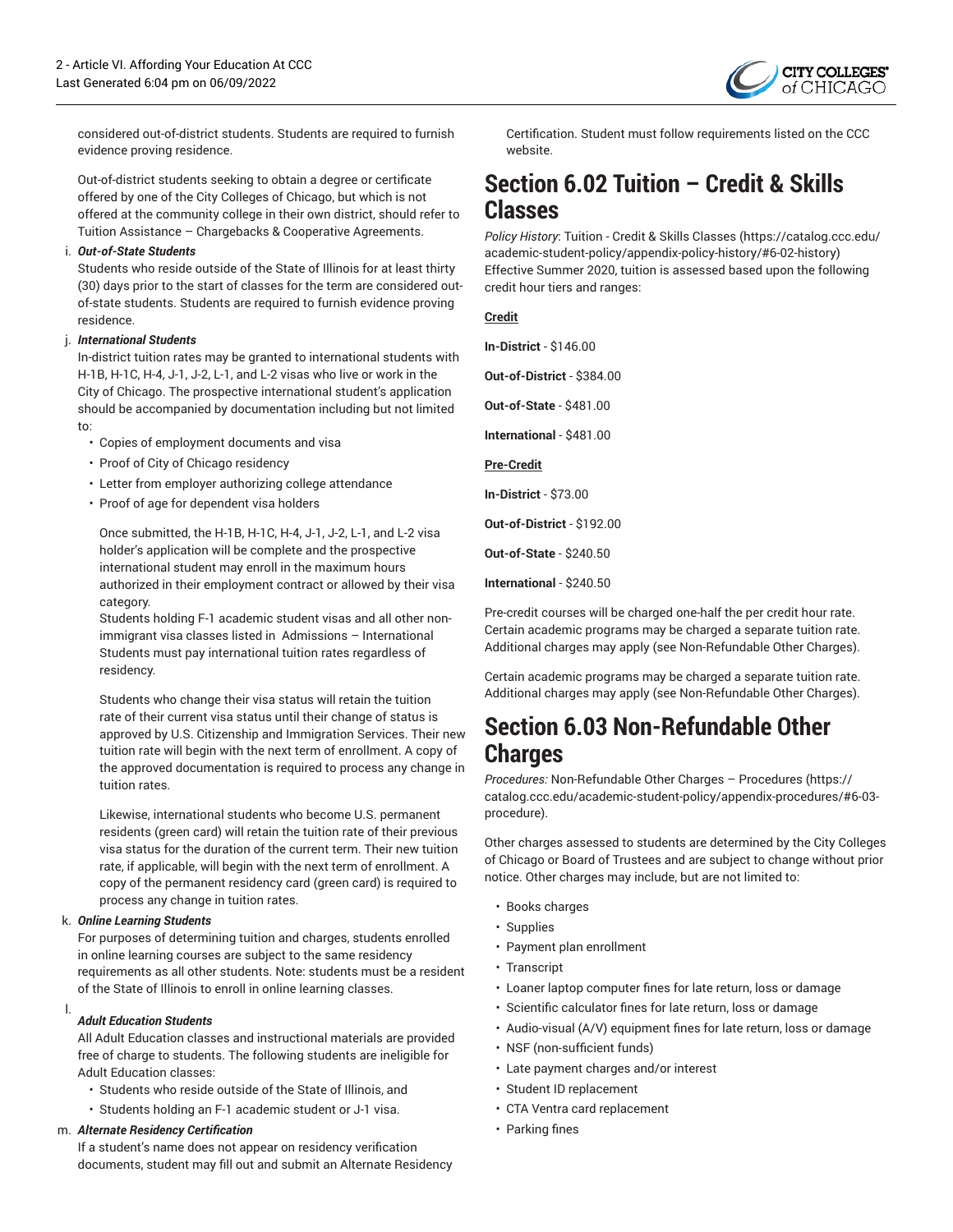

# **Section 6.04 Financial Obligation**

Policy History: [Financial Obligation \(https://catalog.ccc.edu/academic](https://catalog.ccc.edu/academic-student-policy/appendix-policy-history/#6-04-history)[student-policy/appendix-policy-history/#6-04-history\)](https://catalog.ccc.edu/academic-student-policy/appendix-policy-history/#6-04-history)

Procedures: Financial Obligation – [Procedures](https://catalog.ccc.edu/academic-student-policy/appendix-procedures/#6-04-procedure) ([https://catalog.ccc.edu/](https://catalog.ccc.edu/academic-student-policy/appendix-procedures/#6-04-procedure) [academic-student-policy/appendix-procedures/#6-04-procedure](https://catalog.ccc.edu/academic-student-policy/appendix-procedures/#6-04-procedure)).

#### *Tuition and charges are payable at the time of registration***.** *Other charges are payable when incurred***.** *Students are required to make payment arrangements each term***.**

Acceptable forms of payment include: cash, check, credit/debit cards, enrollment in CCC's online payment plan, or a Financial Aid Deferment. Enrollment in CCC's payment plan requires a credit card, checking account, or debit card. International students are permitted to participate in the payment plan.

Beginning with the Spring 2018 term, to align and maintain compliance with federal financial aid rules, appeals of tuition or other charges must be submitted in writing within thirty (30) calendar days following the end date of the term in which the disputed charge(s) were posted in the student information system. Appeals submitted after the thirty (30) day time period will not be considered unless the student can provide valid documentation that shows he/she was medically incapacitated or incarcerated and, therefore, unable to appeal during the thirty (30) day timeframe.

Note: Enrollment changes may impact financial aid eligibility or reduce aid (including waivers) resulting in a balance owed by the student (see Non-Grade Designations for further information).

### **Section 6.05 Tuition Assistance – Chargebacks & Cooperative Agreements**

*Renamed: formerly Tuition Chargeback.*

*Policy History:* Tuition Assistance – [Chargebacks](https://catalog.ccc.edu/academic-student-policy/appendix-policy-history/#6-05-history) & Cooperative [Agreements \(https://catalog.ccc.edu/academic-student-policy/appendix](https://catalog.ccc.edu/academic-student-policy/appendix-policy-history/#6-05-history)[policy-history/#6-05-history](https://catalog.ccc.edu/academic-student-policy/appendix-policy-history/#6-05-history))

*Procedures:* Tuition Assistance – [Chargebacks](https://catalog.ccc.edu/academic-student-policy/appendix-procedures/#6-05-procedure) & Cooperative Agreements – [Procedures](https://catalog.ccc.edu/academic-student-policy/appendix-procedures/#6-05-procedure) [\(https://catalog.ccc.edu/academic-student-policy/](https://catalog.ccc.edu/academic-student-policy/appendix-procedures/#6-05-procedure) [appendix-procedures/#6-05-procedure\)](https://catalog.ccc.edu/academic-student-policy/appendix-procedures/#6-05-procedure).

City Colleges of Chicago has cooperative agreements with other Illinois public community college districts that enable CCC District 508 residents to enroll in occupational programs not currently offered by CCC at indistrict rates for that college. Students must apply for approval by CCC to receive this benefit.

Applications for a cooperative agreement or chargeback will only be approved if submitted according to CCC procedures and guidelines posted on the website. Students must be in good standing with CCC to receive approval.

The determination if an occupational program is not currently offered at CCC is made at CCC's sole discretion.

Non-Chicago residents who wish to enroll in a college level academic program that is not available at a community college in their district should apply for tuition assistance to their local community college board office or to their high school district in those districts having no community college board.

## **Section 6.06 Tuition Waiver Programs – Discretionary**

*Procedures:* Tuition Waiver Programs – [Discretionary](https://catalog.ccc.edu/academic-student-policy/appendix-procedures/#6-06-procedure) – Procedures [\(https://catalog.ccc.edu/academic-student-policy/appendix-procedures/](https://catalog.ccc.edu/academic-student-policy/appendix-procedures/#6-06-procedure) [#6-06-procedure](https://catalog.ccc.edu/academic-student-policy/appendix-procedures/#6-06-procedure)).

Discretionary tuition waiver programs are determined by CCC, may be awarded at the discretion of the District, are subject to available funding, are non-refundable, and may be changed or cancelled at any time without prior notice. See Repeating Courses under a Waiver Program.

### **Section 6.07 Tuition Waiver Programs – State**

*Procedures:* Tuition Waiver Programs – State – [Procedures](https://catalog.ccc.edu/academic-student-policy/appendix-procedures/#6-07-procedure) ([https://](https://catalog.ccc.edu/academic-student-policy/appendix-procedures/#6-07-procedure) [catalog.ccc.edu/academic-student-policy/appendix-procedures/#6-07](https://catalog.ccc.edu/academic-student-policy/appendix-procedures/#6-07-procedure) [procedure\)](https://catalog.ccc.edu/academic-student-policy/appendix-procedures/#6-07-procedure).

State Mandated Tuition Waiver Programs are programs mandated by state statute and granted to students meeting the specific parameters and criteria required by statute. See Repeating Courses under a Waiver Program.

### **Section 6.08 Tuition Waiver Programs – Federal**

*Procedures:* Tuition Waiver Programs – Federal – [Procedures](https://catalog.ccc.edu/academic-student-policy/appendix-procedures/#6-08-procedure) ([https://](https://catalog.ccc.edu/academic-student-policy/appendix-procedures/#6-08-procedure) [catalog.ccc.edu/academic-student-policy/appendix-procedures/#6-08](https://catalog.ccc.edu/academic-student-policy/appendix-procedures/#6-08-procedure) [procedure\)](https://catalog.ccc.edu/academic-student-policy/appendix-procedures/#6-08-procedure).

Federally Mandated Tuition Waiver Programs are programs mandated by the federal law and granted to students meeting the specific parameters and criteria required by the law.

### **Section 6.09 Tuition Waiver Programs – Contractual**

*Procedures:* Tuition Waiver Programs – [Contractual](https://catalog.ccc.edu/academic-student-policy/appendix-procedures/#6-09-procedure) – Procedures [\(https://catalog.ccc.edu/academic-student-policy/appendix-procedures/](https://catalog.ccc.edu/academic-student-policy/appendix-procedures/#6-09-procedure) [#6-09-procedure](https://catalog.ccc.edu/academic-student-policy/appendix-procedures/#6-09-procedure)).

Contractual Obligation Tuition Waiver Programs are programs mandated by specified contract language and granted to students meeting specific parameters and criteria. See Repeating Courses under a Waiver Program.

# **Section 6.10 Repeating Courses under a Waiver Program**

Tuition Waiver Programs may not be used to repeat a course, except in the following cases:

- Allowed Repeatable Courses tuition waivers may be used up to the allowable limit (see Allowed Repeatable Courses (ARC)).
- All other courses a tuition waiver may be used one (1) time to repeat a course to improve a final grade of "D" or "F". A tuition waiver may not be used to improve a final grade of "C" or higher.

## **Section 6.11 Class Withdrawals & Refunds**

Renamed: formerly Student Initiated Withdrawals & Refunds.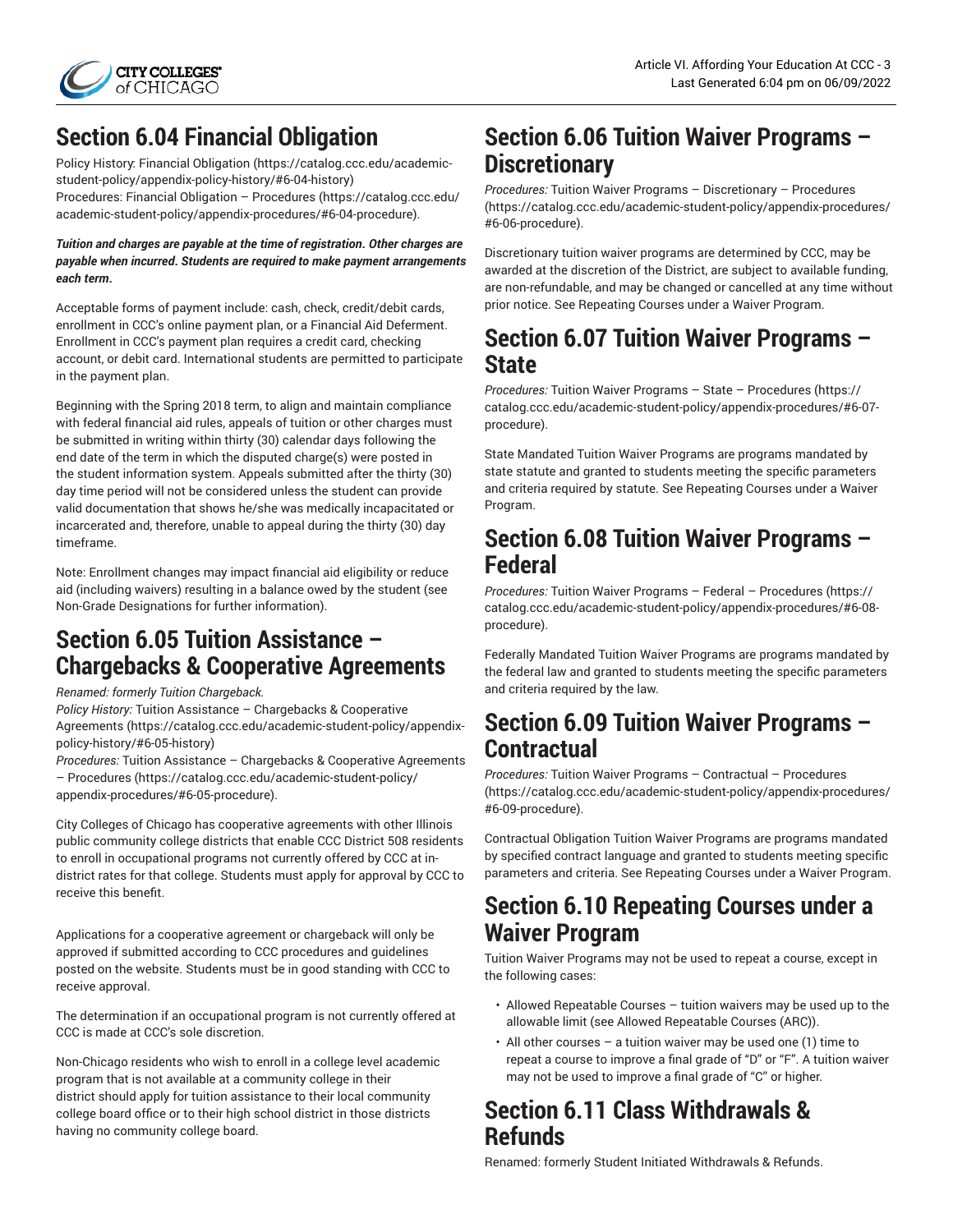

Policy History: [Class Withdrawals & Refunds \(https://catalog.ccc.edu/](https://catalog.ccc.edu/academic-student-policy/appendix-policy-history/#6-11-history) [academic-student-policy/appendix-policy-history/#6-11-history](https://catalog.ccc.edu/academic-student-policy/appendix-policy-history/#6-11-history)) Procedures: [Class Withdrawals & Refunds](https://catalog.ccc.edu/academic-student-policy/appendix-procedures/#6-11-procedure) [\(https://catalog.ccc.edu/](https://catalog.ccc.edu/academic-student-policy/appendix-procedures/#6-11-procedure) [academic-student-policy/appendix-procedures/#6-11-procedure](https://catalog.ccc.edu/academic-student-policy/appendix-procedures/#6-11-procedure))

#### **It is the** *student's responsibility* **to officially withdraw from classes.**

This policy refers to refunds resulting from class drops or withdrawals, whether initiated by the student or by the college. Failure to drop or withdraw from a class by the Tuition Refund Date may result in mandatory payment of tuition and charges (including book charges), forfeiture of financial aid eligibility, and/or a failing grade. The Tuition Refund Date and other key dates may be found in the student portal ([my.ccc.edu](http://my.ccc.edu/) (<http://my.ccc.edu/>)). Financial Aid will be adjusted as appropriate for students who withdraw or are withdrawn from classes.

#### a. *Refunds – Credit or Skills Classes*

#### **Refund Period**

Refunds for class drops or withdrawals (see WTH – Class Drop or Withdrawal) may be available, subject to the Refund Amount paragraph below, only if processed and recorded in the student information system by the Tuition Refund Date for the class. No refund will be allowed if the drop or withdrawal is recorded after the Tuition Refund Date. The Tuition Refund Date may be found in the student portal [\(my.ccc.edu](http://my.ccc.edu/) ([http://my.ccc.edu/\)](http://my.ccc.edu/)). No refund is allowed for non-refundable charges (see Non-Refundable Other Charges).

#### **Class Cancellation**

If the college cancels a class, all applicable charges, subject to the Refund Amount paragraph below, will be fully refunded and students will be notified of the cancellation by a message sent to their CCC email account.

#### **Refund Amount**

Students may qualify for a tuition refund **only** if **both** of the following criteria are satisfied:

- 1. The class drop or withdrawal must be recorded in the student information system by the specific deadlines noted in the Refund Period paragraph, above, or the class must have been cancelled by the college, **and**
- 2. The class withdrawal or cancellation would result in a lower tuition charge (see Tuition – Credit and Skills) or results in the withdrawal and/or cancellation of all classes.
- b. *Refunds – Continuing Education - Professional & Personal Development* Refunds for class drops or withdrawals (WTH) are available at one hundred percent (100%) of tuition and charges if processed and recorded in the student information system before the published start date of class (less applicable course withdrawal charges and nonrefundable charges). No refunds are issued once classes have begun.

If the college cancels a class, all applicable charges for that class will be fully refunded and students will be notified of the cancellation by a message sent to their CCC email account.

#### c. *No-cost re-takes for students who complete any course and receive a final grade or a NC in Spring 2020 classes:*

1. Students who actively pursued their coursework and received a final grade or a NC (no credit due to COVID-19) will have one future opportunity to retake the course in its entirety at no cost. Students must repeat the course prior to the end of the Spring 2023 term for the free retake opportunity. The last credit hours and grade earned (even if the last grade is not the highest grade earned for the course) is used in the student's GPA calculations.

Courses in the Spring 2020 first eight-week mini-term are not eligible for retake. Spring 2020 first eight-week mini-term are not eligible for retake.

2. Students who withdraw or receive an administrative withdraw will have the opportunity to retake the course in its entirety at no cost. The student would need to actively pursue the course until at least March 16, 2020 due to CCC changes from COVID-19 and must repeat the course prior to the end of the Spring 2023 term for the free retake opportunity.

## **Section 6.12 Refunds Issued to Students**

Students who receive a refund due to financial aid (e.g., Pell Grant) or a third-party payment on their account and are no longer entitled to that refund due to change in eligibility are required to repay the amount of the refund in full. Any amount that a student receives in the form of a refund related to state, federal or third party funding cannot be waived.

### **Section 6.13 No-Show Withdrawals (NSW) & Refunds**

*Procedures:* No-Show [Withdrawals](https://catalog.ccc.edu/academic-student-policy/appendix-procedures/#6-13-procedure) (NSW) & Refunds [\(https://](https://catalog.ccc.edu/academic-student-policy/appendix-procedures/#6-13-procedure) [catalog.ccc.edu/academic-student-policy/appendix-procedures/#6-13](https://catalog.ccc.edu/academic-student-policy/appendix-procedures/#6-13-procedure) [procedure\)](https://catalog.ccc.edu/academic-student-policy/appendix-procedures/#6-13-procedure)

Students may be subject to a financial penalty for classes with no-show withdrawals (NSW). See NSW – No-Show Withdrawal more information about NSWs, specifically, under what circumstances an NSW will be applied.

### **Section 6.14 Federal Financial Aid Eligibility**

*Policy History:* Federal [Financial](https://catalog.ccc.edu/academic-student-policy/appendix-policy-history/#6-14-history) Aid Eligiblity ([https://catalog.ccc.edu/](https://catalog.ccc.edu/academic-student-policy/appendix-policy-history/#6-14-history) [academic-student-policy/appendix-policy-history/#6-14-history](https://catalog.ccc.edu/academic-student-policy/appendix-policy-history/#6-14-history)). *Procedures:* Federal Financial Aid Eligibility – [Procedures](https://catalog.ccc.edu/academic-student-policy/appendix-procedures/#6-14-procedure) ([https://](https://catalog.ccc.edu/academic-student-policy/appendix-procedures/#6-14-procedure) [catalog.ccc.edu/academic-student-policy/appendix-procedures/#6-14](https://catalog.ccc.edu/academic-student-policy/appendix-procedures/#6-14-procedure) [procedure\)](https://catalog.ccc.edu/academic-student-policy/appendix-procedures/#6-14-procedure).

The eligibility of students to participate in federal student financial aid programs is determined by several criteria, including but not limited to enrollment status, financial need, and satisfactory academic progress. As it is impossible to list all financial aid policies and procedures in this document, students should contact the Financial Aid Office for more detailed information or a personal review of eligibility. The City Colleges of Chicago participate in the following federal and state financial aid programs:

- Federal Pell Grant
- Federal Supplemental Educational Opportunity Grant
- Federal Work Study
- Federal Direct Student Loans
- Federal Parent Loan for Undergraduate Students (PLUS Loan)
- Monetary Award Program Grant (MAP Grant)

Please visit the Financial Aid Office for a listing of the eligibility criteria for each of these programs.

For most programs, students are required to have earned a high school diploma (foreign or domestic), high school equivalency, or have completed high school through home-schooling to qualify for financial aid. If you have not completed one of these requirements and attended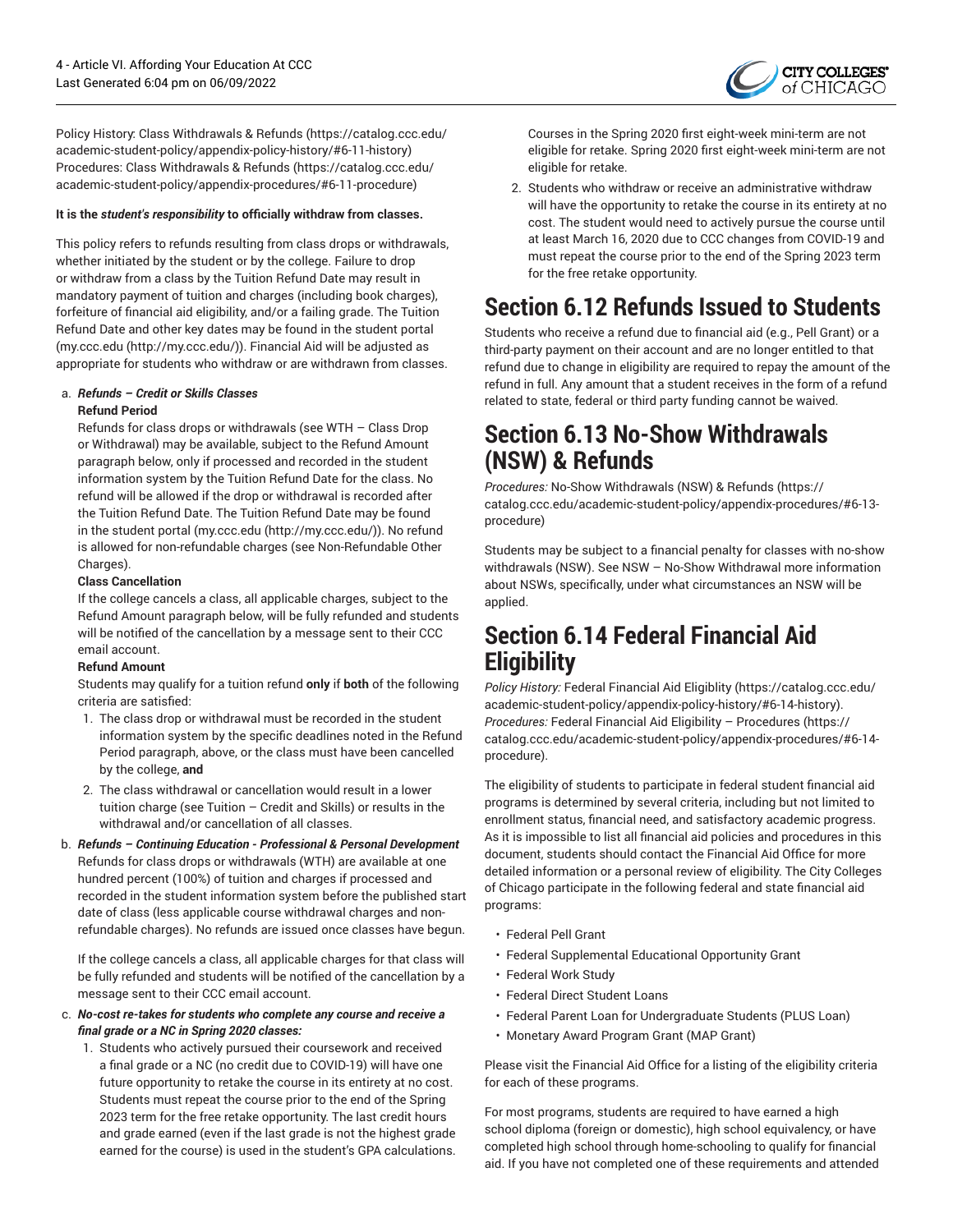

an accredited college prior to enrolling at CCC, please check with the Financial Aid Office to determine if you qualify for an exception to this rule.

Additionally, students who are enrolled in an eligible career pathway program may establish eligibility by:

- Passing an independently administered Department of Education approved Ability to Benefit (ATB) test; or
- Completing at least 6 credit hours or 225 clock hours that are applicable toward a degree or certificate offered by the postsecondary institution.

Federal student financial aid is available for students whose educational intent is to earn a financial aid eligible degree or certificate. Your Financial Aid Office can provide a comprehensive listing of programs that are financial aid eligible at CCC. Note: students can only receive financial aid for courses that apply to their academic program. Therefore, it is important that students meet with a College Advisor prior to registration to ensure that their courses are program applicable and eligible for financial aid. For information on repeating courses and Financial Aid, see Repeating & Retaking Courses. For information about receiving financial aid when concurrently enrolled (at CCC and at a non-CCC institution), see Concurrent Enrollment outside the District.

Financial aid recipients have many rights and responsibilities. A brief summary of these rights and responsibilities are detailed below. Students must:

- Complete all requested forms accurately
- Use all financial aid received solely for educational expenses related to attending CCC
- Submit in a timely manner all additional documentation requested by the Financial Aid Office
- Meet all Satisfactory Academic Progress (SAP) policies

Students have the right to:

- Know how financial need was determined
- Know how financial aid will be distributed
- Request an explanation of programs in the financial aid package
- Refuse any aid offered
- Request an explanation of CCC's refund policy
- Know what portion of financial aid must be repaid and what portion is a grant. If a loan has been received, students have the right to know the interest rate and loan repayment options and procedures
- Examine the contents of financial aid records provided a written request is made to the Financial Aid Office. Students may not review confidential records submitted by parents without the written consent of the parent whose information has been submitted.

CCC is required to establish Satisfactory Academic Progress (SAP) policies for federal and state financial aid recipients in accordance with United States Department of Education regulations [34CFR668.34]. These standards ensure that only students demonstrating satisfactory academic progress towards the completion of their documented educational intentions and goals can continue to qualify to receive financial aid. For more information, see Satisfactory Academic Progress.

Students must satisfy the conditions described in City Colleges of Chicago Academic & Student Policy, as well as all other federal and state requirements, to be eligible for financial aid. CCC will review the

enrollment status and progress of students at the end of each semester/ term.

If a student is suspected of providing fraudulent information to any entity in the school for the purpose of receiving federal or state financial aid, per federal regulation, CCC will notify the U.S. Department of Education Office of Inspector General. The student will not be able to receive federal or state financial aid until the U.S. Department of Education Office of Inspector General provides a response allowing federal student aid eligibility or the end of the financial aid award year.

# **Section 6.15 Return of Title IV Funds**

Students who withdraw (officially withdraw (WTH) or unofficially withdraw) before the sixty percent (60%) point of the term, or are administratively withdrawn (ADW) from all of their financial aid eligible classes, will be required to return a portion of the Title IV funds they have received. Title IV funds include Federal Pell Grant, Federal Supplemental Educational Opportunity Grant, and Federal Direct Loans. CCC uses a federally mandated Return to Title IV calculation, "R2T4," to determine the percentage of financial aid the student has earned, which is based on the percentage of the term he/she completed.

- After beginning attendance in a term, if a student withdraws from all classes and does not confirm attendance in a class beginning later in the same term, the R2T4 requirements apply.
- If a student withdraws from all classes during a term, but at the time of withdrawal performed.
- If a student withdraws from all classes during a term, and at the time of withdrawal provides confirmation that they will attend a course that begins later in the same term, the student is not considered to have withdrawn and no R2T4 calculation will be provides confirmation that they will attend a course that begins later in the same term, but fails to attend the later class, then the student is considered to have withdrawn and an R2T4 calculation will be performed.
- If a student who withdrew or stopped attending classes returns to the school within the same term, the student is treated as though he or she did not cease attendance. If an R2T4 calculation was performed and aid returned, CCC will reinstate Title IV program funds.

CCC performs R2T4 calculations within thirty (30) days from the date that CCC determines a student's complete withdrawal. CCC must return the funds within forty-five (45) days of the date CCC determines a student's withdrawal. Using the R2T4 formula, CCC determines the earned and unearned portions of Title IV aid as of the date the student ceased attendance based on the amount of time the student spent in attendance. The R2T4 calculation prorates a student's financial aid eligibility according to the number of days the student attended classes. The number of days in attendance determines the amount of aid that is earned, and the remainder must be returned to the federal government. If a student attends at least sixty percent (60%) of the term, then the student is considered to have earned all of his/her financial aid and will not be required to return any eligible federal funds. If a student did not receive all of the funds that were earned, the student may be due a postwithdrawal disbursement. If the post-withdrawal disbursement includes loan funds, CCC must get the student's permission before disbursing the funds. Students may choose to decline some or all of the loan funds so that they do not incur additional debt. CCC disburses any Title IV grant funds a student is due as part of a post-withdrawal disbursement within forty-five (45) days of the date CCC determines the student withdrew, and disburses any loan funds a student accepts within one hundred eighty